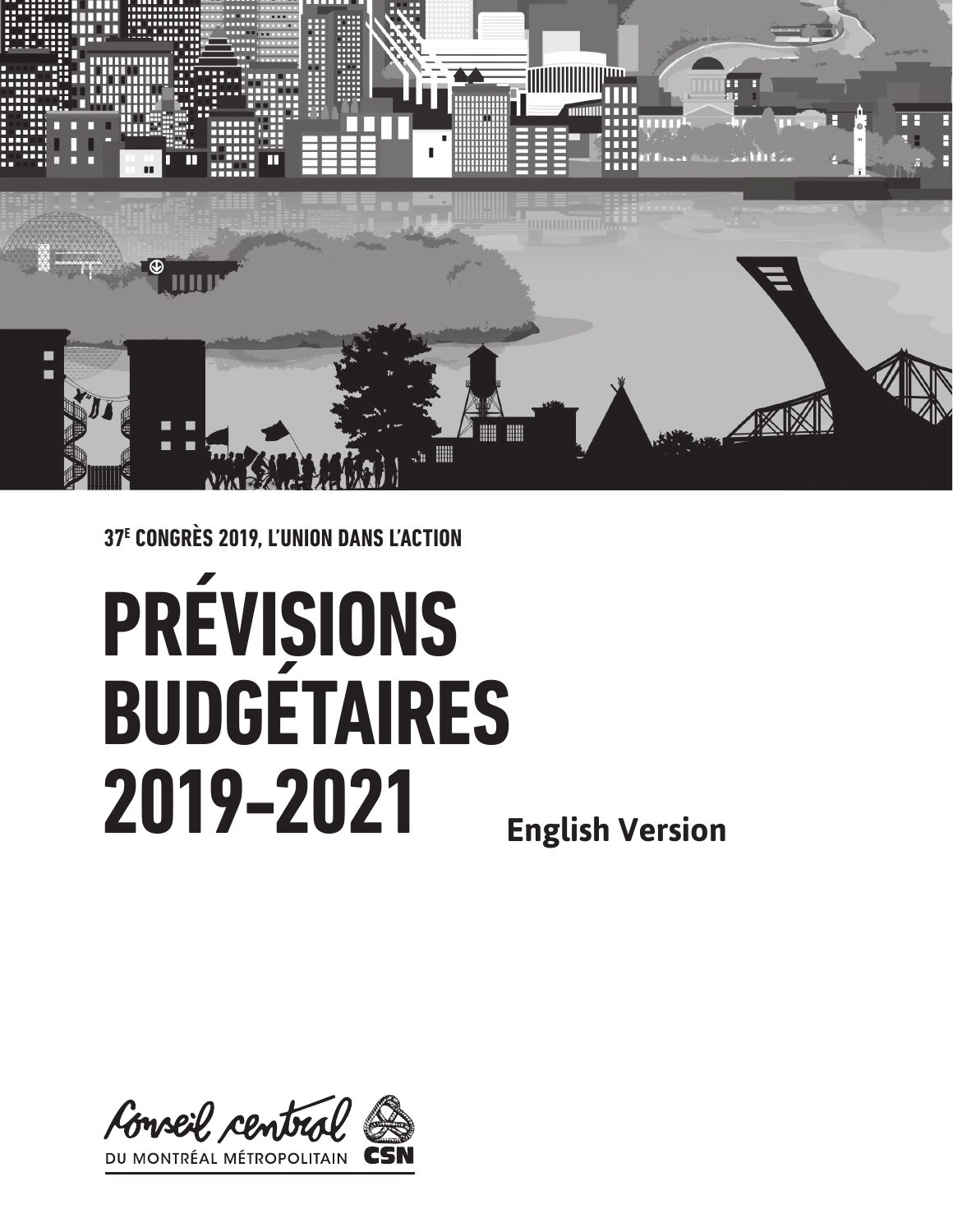# Introduction to the Budget Assumptions

The many actions of the Conseil central du Montréal métropolitain–CSN (CCMM–CSN) are reflected in the budget assumptions. Union struggles, political action, social justice, regional economic development, as well as work on the ten areas of struggle require continuous mobilization.

Through these struggles, we are constantly looking to broaden our alliances and strengthen those that we have developed over time, since the social and political conditions are always full of surprises. For example, who could have predicted the election of a majority CAQ government?

At the federal level, the Trudeau government's image has taken a bit of a beating in the past few months. Its pitiful environmental record, the special legislation imposed to force Canada Post employees to return to work, and the bungling of the SNC-Lavalin matter are all factors that have contributed to weakening the government. With the federal elections approaching, the CCMM– CSN must continue its political action to lend its voice to various political issues, including the importance of climate urgency.

Despite our efforts, the impact of the loss of members in the health and social services network has led us to make difficult choices. The proposed deficit allows us to keep our financial commitments.

It is in this context that we are undertaking the 2019–2022 mandate. Our actions and mobilization efforts will once again make the most meaningful difference for the months and years to come.

It is important to remember that the next round of public sector bargaining will take place during the mandate.

### **Revenue**

The budget assumptions under discussion anticipate a reduction in revenue from per capita dues, despite annual indexation of 2%. Although the unionization service is stepping up its action to bring in new unions, its efforts have not been able to make up for the loss of members in the health and social services network. Our estimates are based on 101,309 members spread across 357 unions.

We expect the "CSN subsidy" revenues to be maintained. Convention registration revenues were assessed by taking into account the participation of 380 delegates.

Revenue from printing was adjusted slightly based on actual spending for 2016–2019, as it was lower than in the previous budget assumptions.

While interest revenue was higher than expected for 2016–2019, we only expect a slight increase in "other revenue," a large portion of which is investment revenue.

### **Spending**

#### **Political duties**

The budget envelope for "political leadership" is decreasing by 11.9% given the freeze on one executive committee position. Wages are planned in accordance with the CCMM–CSN reimbursement policy and annual indexation of the wages of CSN employees. In spring 2017, the members of the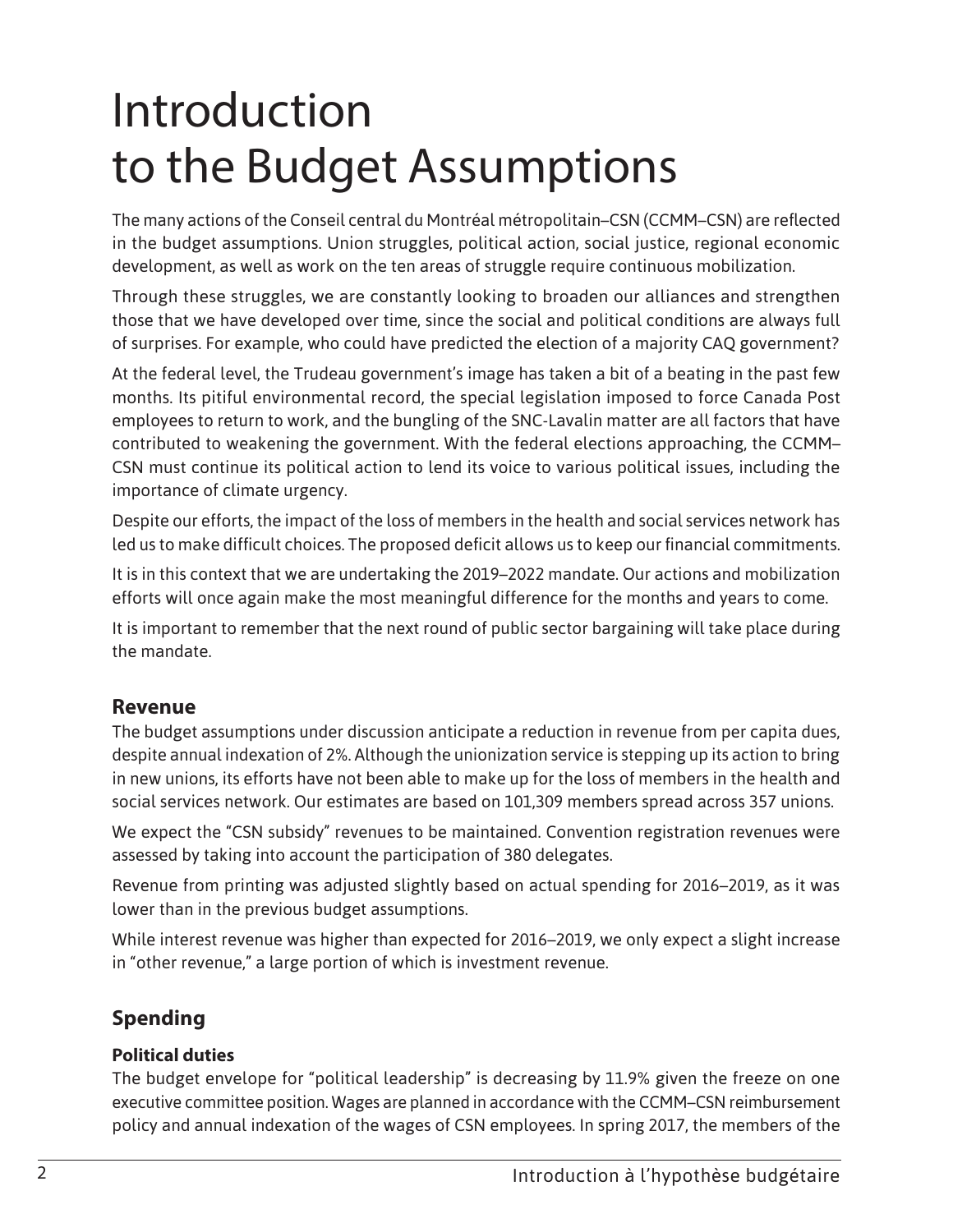executive committee reviewed the division of responsibilities and issues as a result of the loss of members from the health and social services network. As we prepare the 2019–2022 work plan, the priorities must be well identified to ensure that nothing is overlooked in the next mandate and when carrying out the missions of the 1st and 2nd areas of struggle.

This year, we are anticipating a lower budget for the convention, as efforts have been made to limit spending and to have a more modest, environmentally friendly event. Among other things, we did not award a contract to a communications firm to create visuals and develop a communications strategy for the convention. The CCMM–CSN team, along with the CSN communications team got involved to organize the 37th convention. From these savings, \$20,000 was reinvested for the 100th anniversary of the CCMM–CSN, which will be a historic moment.

The budget envelope for solidarity donations made to non-profit organizations and our allies' campaigns shall remain the same as that of the previous financial period. The executive committee is committed to continuing its efforts to keep a close eye on spending within the 2019–2021 financial framework.

#### **Central duties**

The budget related to "social and regional action" has been reconfirmed. The mobilization committee budget, on the other hand, has increased by 10%. In this way, the CCMM–CSN is committing to deploy resources to ensure that the "Uniting in Action" theme becomes a reality, thereby supporting the CCMM–CSN areas of struggle. All budgets for areas of struggle have been reconfirmed, while the spending envelope for the ad hoc and various representations committee has increased to \$25,000, so that it can support the executive committee in its various representations in coalitions and other organizations.

The envelope reserved for training sessions remains almost identical. Training sessions are now all provided on the premises of 1601 De Lorimier. During the previous mandate, we often had to rent rooms at Centre St-Pierre to hold our training sessions, which led to additional spending. Spending for the next mandate has been adjusted as a result.

In the last financial period, the collective mutual assistance item increased because we anticipated a decrease in funding from Centraide. Fortunately, the April 2017 agreement provided for an increase in this funding as well as indexation of 2% per year until the end of the mandate. This allows us to reduce spending for this item.

#### **Administrative duties**

Indexations are planned for different spending items under "administrative duties." One permanent union adviser position will be created to ensure the stability of the work team, while continuously improving union services. The team of employees will take part in reviewing the CCMM–CSN structures. The executive committee and the union council could benefit from the field experience of those who provide unions with support on a daily basis.

The budget item for rent was established for a 4115 sq. ft. space that we occupy in the new building, with a yearly increase of \$0.50 per square foot.

The "telephone and communications" item was reconfirmed. Spending helps promote the 1st and 2nd areas of struggle. Moreover, the CCMM–CSN regularly bears the costs of press releases for its allies, in order to support those with fewer resources.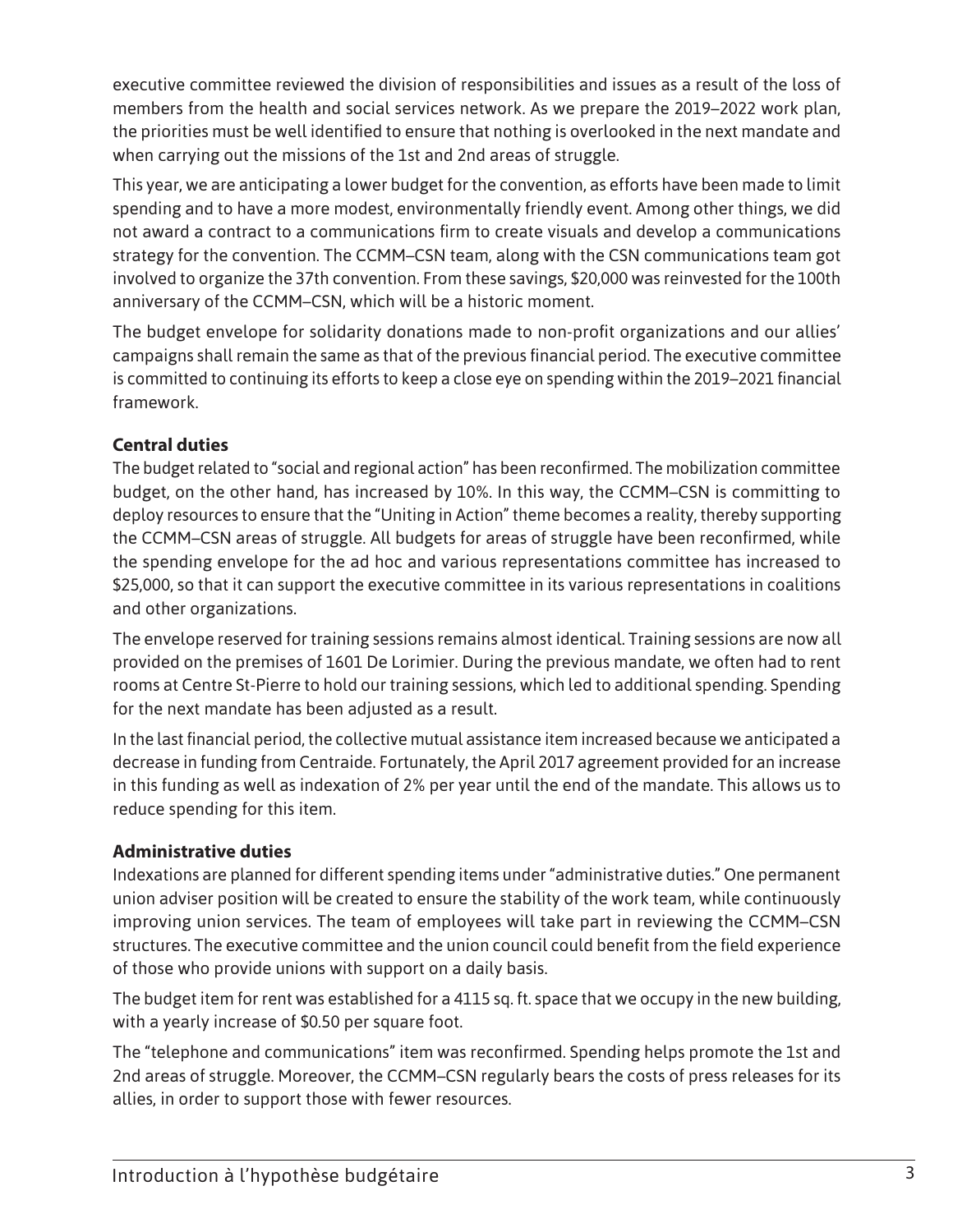## **Conclusion**

The proposed budget assumptions will allow the CCMM–CSN to fulfill all aspects of its mission over the next few years.

Rigorous monitoring of the budget will be necessary to ensure the financial stability of the CCMM–CSN.

The in-depth review of our practices and strategies will require contributions from all elements of the CCMM–CSN. A full analysis of the situation will allow for submitting recommendations to the appropriate bodies, so as to bring back the 5th executive committee position as soon as possible.

The proposed budget assumptions deploy all resources needed to achieve the aspirations behind the theme of the convention: "l'union dans l'action."

Patrice Benoit **Treasurer** 

Conseil central du Montréal métropolitain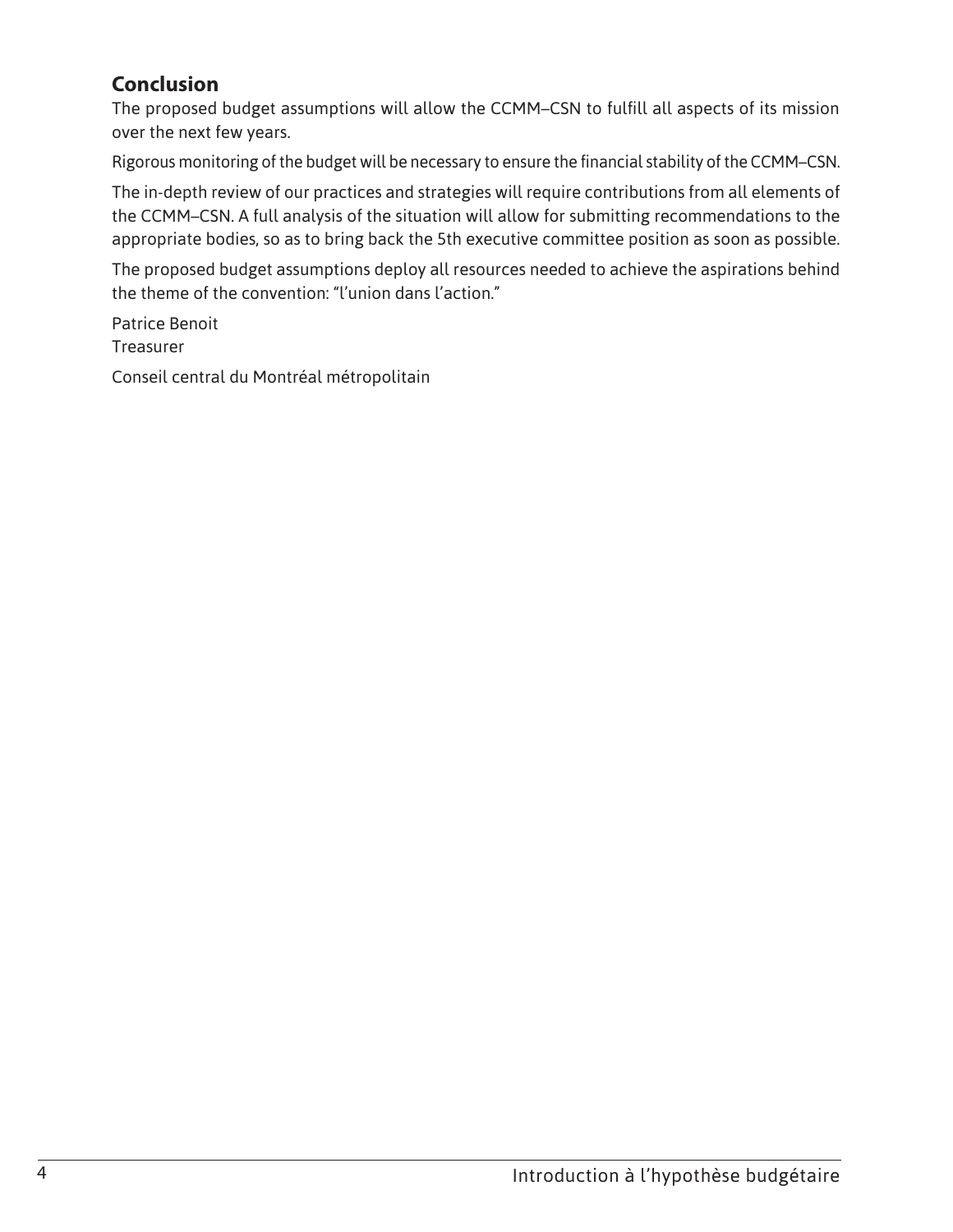# FINANCIAL PROPOSAL

**Whereas** in spring 2017, the Conseil central du Montréal métropolitain–CSN (CCMM–CSN) lost over 8300 members;

**Whereas** this loss of members led to the abolition of five employee positions—three union advisers and two office workers—at SAMVR and the CCMM–CSN;

**Whereas** due to these cuts, the work team, consisting of both employees and the executive committee, immediately began work reorganization efforts;

**Whereas** such efforts must be subject to serious assessment;

**Whereas** work overload was caused by these jobs cuts, resulting in sick leave;

**Whereas** the CCMM–CSN wishes to provide its members with quality services that they have a right to expect;

**Whereas** by creating an additional union adviser position, the team will have the capacity to better support members of the union council and executive committee, while being able to provide advisory services to affiliated unions;

**Whereas** the preparatory work on the budget assumptions has shown that it will not be possible to maintain five positions on the executive committee if a union adviser position were to be added;

**Whereas**, at the start of its mandate, the CCMM–CSN will quickly proceed with an in-depth review of its practices and democratic and administrative structures to re-examine its work organization and regain fiscal flexibility;

**Whereas** article 29 f) of the Constitution and By-Laws states that it is in the convention's power to "mak[e] any decision related to keeping the central council working smoothly."